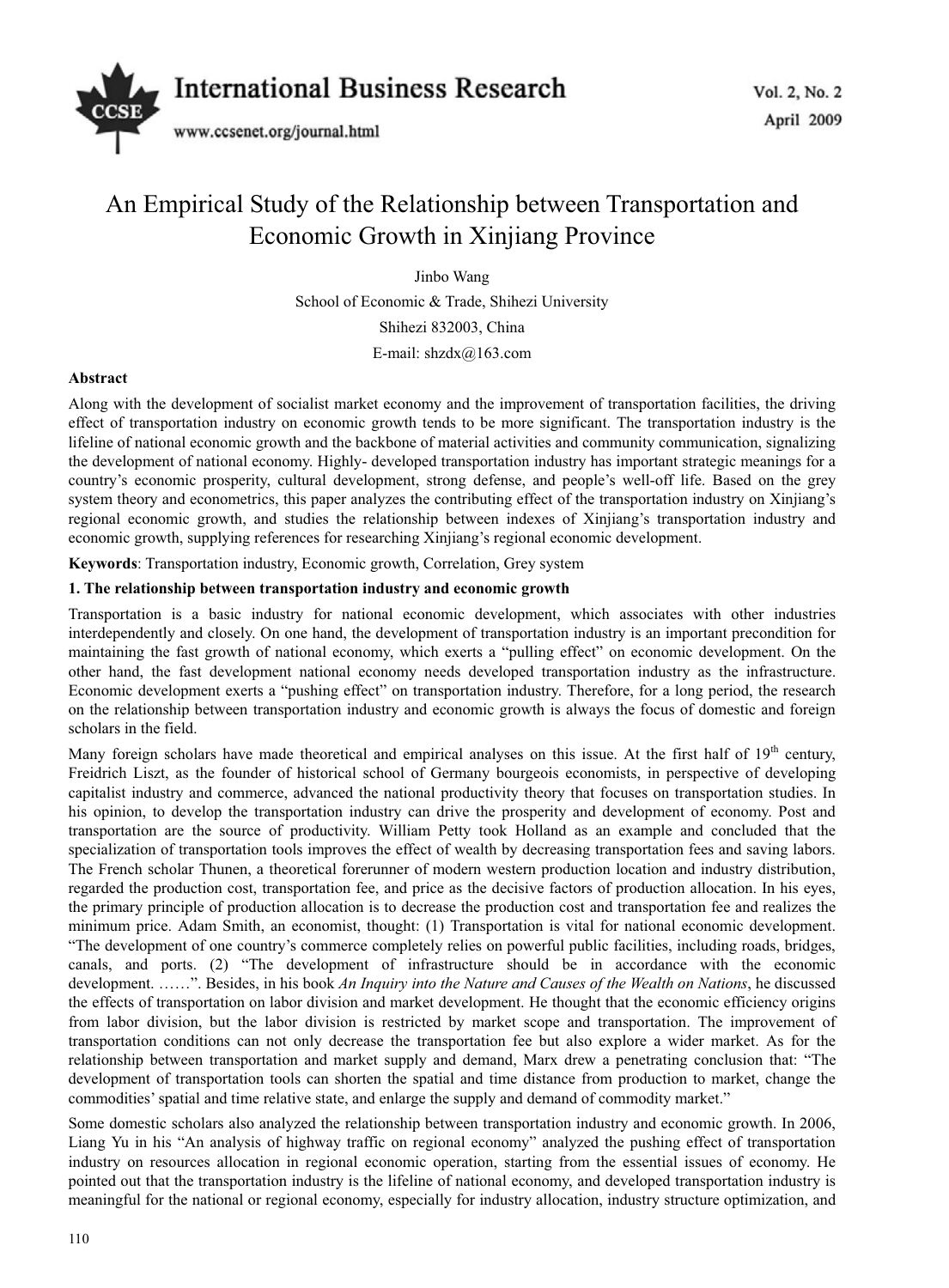regional trade development. In 2007, Wei Xu and Minsheng Huang in their "Quantitative analysis of relationship between transportation and economic development in Fujian" made a correlation analysis of the relationship between Fujian transportation and national economic development by correlation coefficient and grey comprehensive correlation, and concluded that there is a high correlation between Fujian transportation and Fujian economic development. Besides, by a grey dynamic model and transportation elastic coefficient, they analyzed the adaptation of Fujian transportation and Fujian economic development, concluded the practical conditions of Fujian transportation at present, and advanced relevant policy suggestions.

#### **2. Set a correlation model**

Indexes for national economic growth are Gross Domestic Product (GDP), Gross National Product (GNP), total product of society, industrial and agricultural product, and household consumption. Indexes for transportation industry include freight volume, freight turnover, passenger volume, passenger turnover, length of railway, length of highway, and total mileage of freshwater shipping. According to the relationship between Xinjiang transportation and Xinjiang regional economic growth, and the data from Xinjiang Statistical Yearbook, we mainly take Xinjiang gross product  $\mathbf{v}$  (100)

million Yuan), household consumption  $y_2$  (Yuan per capita), freight volume  $x_1$  (10,000 ton), freight turnover  $x_2$ 

(100 million tons kilometer), passenger volume  $\chi$ <sup>3</sup> (10,000 people), passenger volume  $\chi$ <sup>4</sup> (100 million tons kilometer) as indexes for quantitative model analysis.

### *2.1 Correlation coefficient matrix*

Suppose  $x_1, x_2, \ldots, x_m$  as the correlated factor indexes. After observing these factors for n times, we get the

sample data  $\chi_i(k)$  ( $k = 1, 2, \ldots, n$ ). Then, the matrix is:

$$
R = \begin{bmatrix} r_{11} & r_{12} & \cdots & r_{1m} \\ r_{21} & r_{22} & \cdots & r_{2m} \\ \cdots & \cdots & \cdots & \cdots \\ r_{m1} & r_{m2} & \cdots & r_{mm} \end{bmatrix}
$$

Here, the correlation efficient  $\mathbf{r}_{ij} = \frac{\sum_{k=1}^{n} \left( x_i(k) - x_i \right) \left( x_j(k) \right)}{\sqrt{\sum_{k=1}^{n} \left( x_i(k) - x_i \right) \left( x_j(k) \right)}}$  $(k)$  –  $\chi_i$   $\sum$   $\chi_i(k)$ 1  $1 \setminus$   $\mathcal{A} = 1$ *n*  $\sum_{k=1}^{\infty} \left( \begin{array}{cc} \mathcal{X}_i \setminus \cdots \end{array} \right)$   $\mathcal{X}_j \left( \begin{array}{cc} \mathcal{X}_j \end{array} \right)$ *n*  $\left($  - \n  $\sum_{k=1}^{\infty} \left( \mathcal{X}_i \right)^{N} \mathcal{X}_i \left/ \sum_{k=1}^{\infty} \left( \mathcal{X}_j \right)^{N} \mathcal{X}_j$  $(k) - \chi_i || \chi_i(k)$  $k$   $-\chi$ <sub>i</sub>  $|\sum x_i(k)$  $\left\Vert \chi_{_{i}}(k)\!-\!\chi_{_{i}}\right\Vert \left\Vert \chi_{_{j}}(k)\!-\!\chi_{_{j}}(k)\right\Vert$  $\chi_i(k)$  -  $\chi_i\left[\sum_{i=1}^{n}x_i(k)-x_i\right]$  $-$  \ $/$   $-$ =  $-\left(\begin{array}{cc} n & -1 \end{array}\right)$ =  $\left(x_i(k)-x_i\right)\left(x_j(k)-x_j\right)$  $\left(x_i(k)-x_i\right)\sum_{k=1}^n\left(x_j(k)-x_j\right)$ <u>Σ</u>  $\sum_{i} |x_i(k)-x_i| \sum_{i}$  $\sum_{i} \sum_{i} \frac{1}{n} \sum_{k=1}^{n} \chi_i(k)$  $1 \frac{n}{2}$  $\sum_{i} = \frac{1}{n} \sum_{k=1}^{n} \chi_{i}(k)$  $\overline{x}_i = \frac{1}{n} \sum_{k=1}^n x_k$  $=\frac{1}{n}\sum_{k=1}^{n}$ 

 $0 \le \gamma_{ij} \le 1$ , it reflects the correlation of  $\chi_i$  and  $\chi_j$ . The more  $\gamma_{ij}$  is close to 1, the stronger the correlation between  $x_i$  and  $x_j$  is. As  $r_j$  is close to 0, there is no correlation between  $x_i$  and  $x_j$ . According to statistical data of Xinjiang from 1993 to 2007, we get the matrix of Xinjiang gross product  $y_1$ , household consumption  $y_2$ , freight volume  $x_1$ , freight turnover  $\chi_2$ , passenger volume  $\chi_3$ , and passenger volume  $\chi_4$  as follow.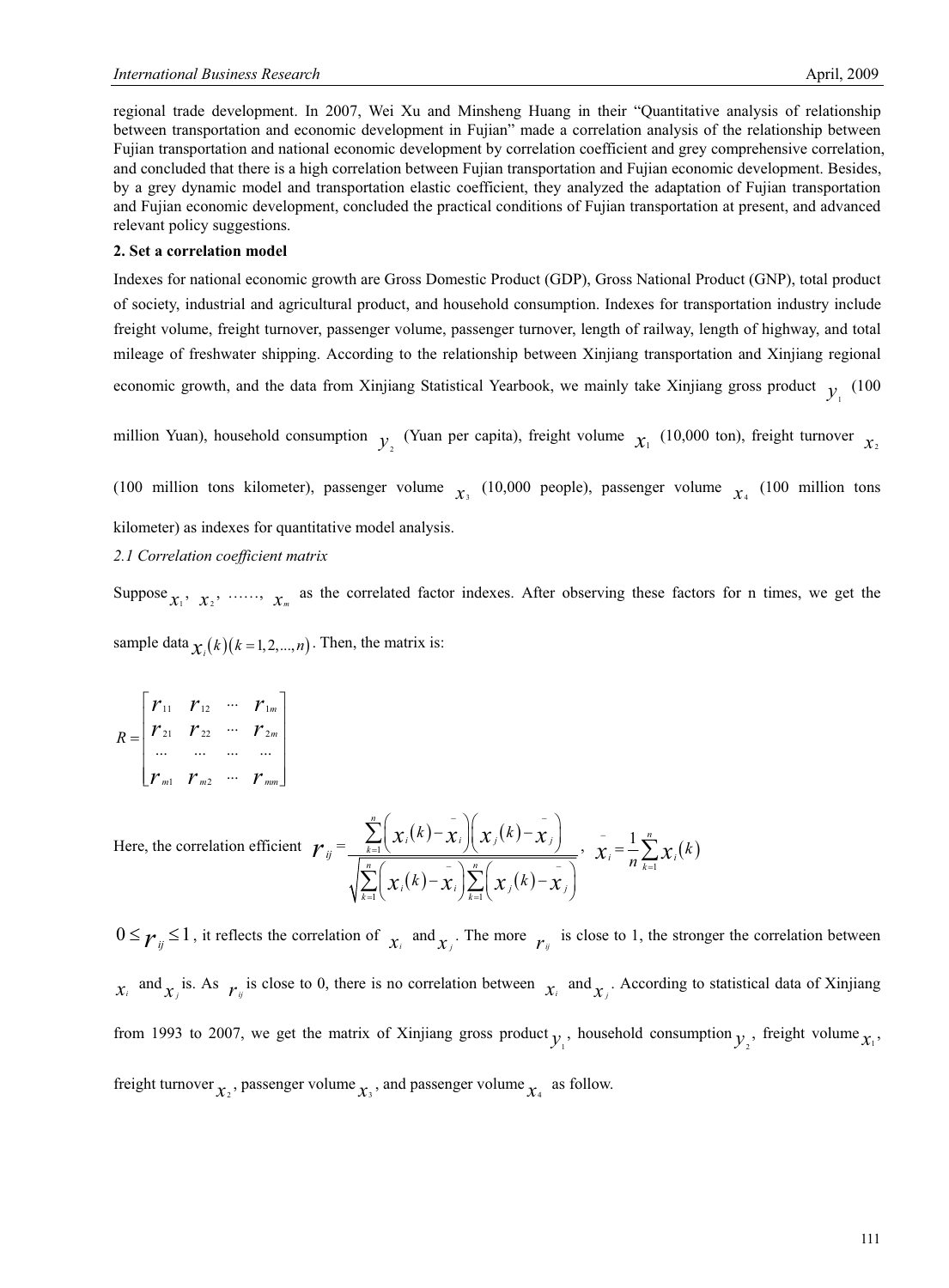|         |                | 0.981546 0.996654 |          |                   | 0.992757 0.994644 |
|---------|----------------|-------------------|----------|-------------------|-------------------|
|         |                |                   | 0.986275 | 0.991092          | 0.983126          |
| $R_1$ = |                |                   |          | 0.995360          | 0.997179          |
|         |                |                   |          |                   | 0.996328          |
|         |                |                   |          |                   |                   |
|         | $\overline{1}$ | 0.990705          | 0.982890 | 0.982887          | 0.978929          |
|         |                |                   |          | 0.986575 0.991092 | 0.983126          |
| $R_2$ = |                |                   |          | 0.995360          | 0.997179          |
|         |                |                   |          |                   | 0.996328          |
|         |                |                   |          |                   |                   |

## *2.2 Correlation analysis*

From the correlation coefficient matrix, we notice that the correlation coefficients of  $R_1$  and  $R_2$  are larger than 0.95. It means the development of Xinjiang gross product  $y_1$  and household consumption  $y_2$  has a close relationship with the development of freight volume  $\chi_1$ , freight turnover  $\chi_2$ , passenger volume  $\chi_3$ , and passenger volume  $\chi_4$ . We can conclude that the development of Xinjiang transportation industry contributes a lot to Xinjiang regional economic development. In perspective of numbers, the correlation coefficient of freight turnover and Xinjiang gross product is 0.996654, larger than the correlation coefficient of freight volume, passenger volume, and passenger turnover. It indicates that the freight turnover has more significant effect on Xinjiang gross product. From the correlation coefficient matrix  $R_2$ , we notice that the correlation coefficient of freight volume and household consumption is 0.990705, which

means the freight volume has more significant effect on household consumption comparing with other indexes.

#### **3. Multi-dimensional grey dynamic model**

3.1 A brief introduction of the model

Suppose  $X_1^{(0)} = (x_1^{(0)}(1), x_1^{(0)}(2), \dots, x_n^{(0)}(n))$  is the system's characteristics data sequence, while,

$$
X^{(0)}_2 = \left(x^{(0)}_2(1), x^{(0)}_2(2), \dots, x^{(0)}_2(n)\right)
$$

………………

$$
X^{(0)}_{N} = (x^{(0)}_{N}(1), x^{(0)}_{N}(2), \dots, x^{(0)}_{N}(n))
$$

is the system's correlated factor sequence.  $X_i^{(0)}$  is  $X_i^{(0)}$ 's first-order accumulative sequence  $(1 - AOG)$  (i=1,2,.......N).  $Z_1^{(1)}$  is  $X_1^{(1)}$ 's generated mean sequence of consecutive neighbors. Then,  $\chi_1^{(0)}(k) + a Z_1^{(0)}(k) = \sum_{i=2}^n b_i X_i^{(1)}(k)$ *n*  $x_1^{(0)}(k) + a z_1^{(0)}(k) = \sum_{i=2}^n b_i x_i^{(1)}(k)$  is GM (1, N)

model. In this model,  $a$  is the system development coefficient,  $b_i$ , the system driving system, namely the coordinative development coefficient, and  $\hat{a} = [a,b_2,...b_N]^T$ , the parameter sequence.

If 
$$
B = \begin{bmatrix} -z_1^{(1)}(2) & x_2^{(1)}(2) & \dots & x_N^{(1)}(2) \\ -z_1^{(1)}(3) & x_2^{(1)}(3) & \dots & x_N^{(1)}(3) \\ \dots & \dots & \dots & \dots \\ -z_1^{(1)}(n) & x_2^{(1)}(n) & \dots & x_N^{(1)}(n) \end{bmatrix}
$$
, then the parameter sequence  $\hat{a} = [a, b_2, \dots b_N]^T$ 's least

square satisfies  $\hat{a} = (B^T B)^{-1} B^T Y$ . Suppose  $\hat{a} = (a, b_2,...b_N)^T$ , then  $\frac{d x_1^{(1)}}{dt} + a x_1^{(1)} = b_2 x_2^{(1)} + b_3 x_3^{(1)} + .... + b_N x_N^{(1)}$  $\frac{d\chi_1^{(1)}}{dt} + a\chi_1^{(1)} = b_2\chi_2^{(1)} + b_3\chi_3^{(1)} + \dots + b_N\chi_N^{(1)}$  is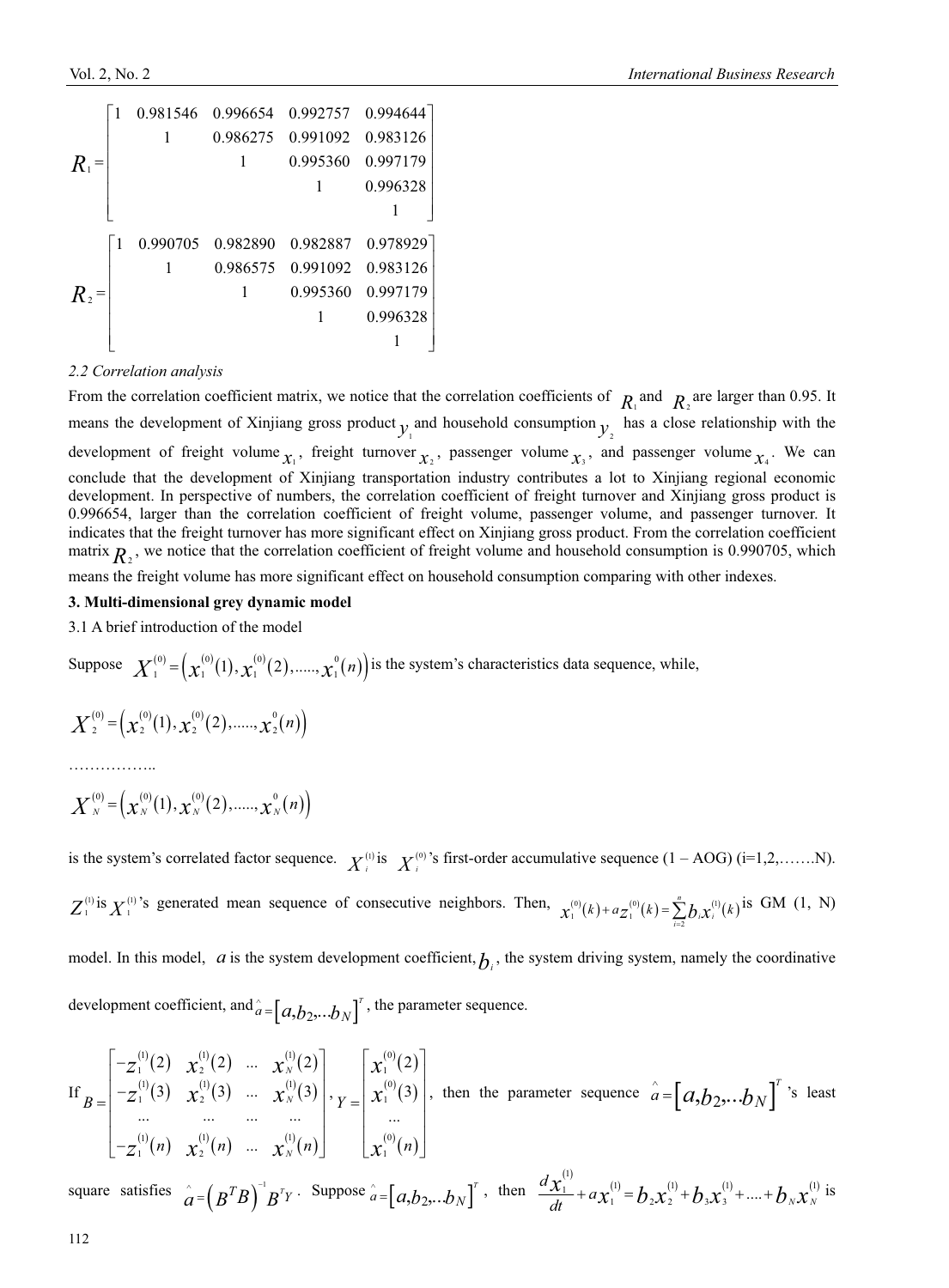$$
\chi_1^{(0)}(k) + a \chi_1^{(0)}(k) = \sum_{i=2}^n b_i \chi_i^{(1)}(k)
$$
's shadow equation.

Here as we use the N dimensional system model setting theory to study the coordination relationship between Xinjiang transportation and Xinjiang regional economic growth, we mainly make quantitative analysis of the system development coefficient *a* and the driving coefficient  $b_i$ , and  $x_i^{(i)}(k)$  in the model. If *a* is smaller than 0, the system has certain development competence. If *a* is larger than 0, the system has no development competence. According to the statistical data of Xinjiang gross product  $\gamma$  and household consumption  $\gamma$  has a close relationship with the development of freight volume  $\chi_1$ , freight turnover  $\chi_2$ , passenger volume  $\chi_3$ , and passenger volume  $\chi_4$  from 1993 to 2007, we calculate GM (1, 5).

$$
\frac{d y_1^{(1)}}{dt} - 0.9283 y_1^{(1)} = 1.10032 x_1^{(1)} + 0.93203 x_2^{(1)} + 0.54311 x_3^{(1)} + 0.34002 x_4^{(1)}
$$

$$
\frac{d y_2^{(1)}}{dt} - 0.86025 y_1^{(1)} = 0.92016 x_1^{(1)} + 0.41035 x_2^{(1)} + 0.01032 x_3^{(1)} + 0.45120 x_4^{(1)}
$$

Apparently, *a* is smaller than 0, it means the system has certain development competence. Therefore, the development of transportation industry has a positive promoting effect on economic growth. Besides, the coordinative development coefficient (the driving coefficient) is larger than 0, which means in Xinjiang the freight volume, freight turnover, passenger volume, and passenger turnover develop in coordination and the transportation internal component factors are reasonable. The coordinative development of transportation internal component factors exerts a significant pushing effect on Xinjiang regional economic growth.

## *3.2 Grey correlation analysis*

The essence of grey correlation analysis is to judge the relationship by the similarities of sequences' curves. The closer the curve is, the more significant the correlation of relevant sequences is. By means of grey correlation analysis, we can identify what factors exert more effects on the system and what less effects on the system, what serves as proofs for us finding the relationship between Xinjiang transportation indexes and Xinjiang regional economic growth influencing factors. According to the statistical data of Xinjiang gross product  $y_1$  and household consumption  $y_2$  has a close relationship with the development of freight volume  $\chi_1$ , freight turnover  $\chi_2$ , passenger volume  $\chi_3$ , and passenger volume  $\chi_4$  from 1993 to 2007, we gets the grey correlation table (Table 1) as follow ( $r_i$  is the grey correlation degree).

According to this table, the contribution of freight turnover to Xinjiang gross product is the largest and that of freight volume to Xinjiang household consumption is the largest, what is in accordance with the conclusion drawn by us in the correlation model analysis. It is determined by Xinjiang's location. Xinjiang locates in western China. Most materials are chiefly imported from the inland. The development of Xinjiang transportation drives the regional trade between Xinjiang and the inland to a great degree, satisfying Xinjiang people's increasing needs for materials and cultures, improving Xinjiang people's living consumption level, and promoting Xinjiang's regional economic development.

### **4. Conclusion and suggestion**

From the empirical relationship between Xinjiang transportation industry and Xinjiang economic growth, we can conclude that there is a bilateral interactive relationship. Only when there is effective transportation system, can it realize regional development and associate all national economic branches together and improve an area's regional economic competence. The transportation net can promote the urbanization process, reduce the gap between rich and poor, and increase regional employment. According to general laws of economy history development, the development of transportation industry can bring about a series of chain effect on the development of related industries. It can promote the optimization and upgrade of industrial structure, help to supply a favorable external environment for regional economic development, and make enterprises generate external economic benefit. Besides, transportation industry shows its irreplaceable effects on promoting Xinjiang's reasonable industry allocation, decreasing wastes of resources caused by unreasonable industry allocation, reducing market transition costs and information asymmetry, and absorbing foreign investments. Finally, it can promote the whole economic industrialization process and drive the economic development.

This paper analyzes the development of Xinjiang transportation industry from a macro aspect. In order to supply useful references for Xinjiang regional economic development, the author advances several suggestions as follow.